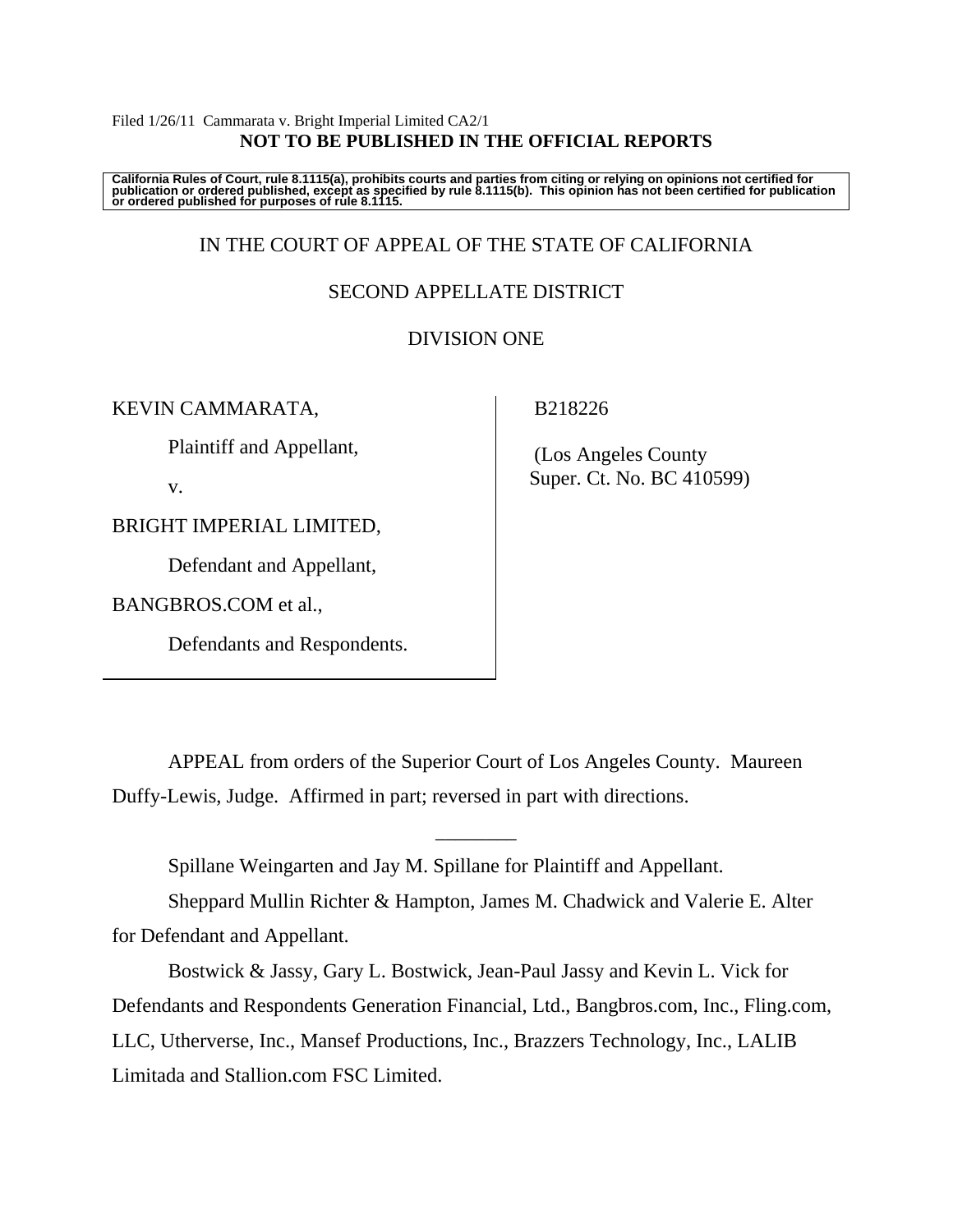Mitchell, Silberberg & Knupp, David A. Steinberg and Mark E. Mayer for Defendants and Respondents Mansef Productions, Inc. and Brazzers Technology, Inc.

 Rothken Law Firm and Ira P. Rothken for Defendants and Respondents Friendfinder California, Inc., Friendfinder Networks, Inc., and Various, Inc.

\_\_\_\_\_\_\_\_

 In the 21st century, businesses of all kinds are having to adapt to a constantly changing commercial landscape. The business that the parties describe as the "adult entertainment" industry is no exception. Websites that originally made their money by offering such material on a subscription or pay-per-view basis are being replaced by "tube" websites which offer their content for free and make their money through advertising. According to one adult entertainment executive, the formerly profitable subscription-based websites "have been brought to their knees" by the tube-based sites.

In this case the former proprietor of a subscription-based website brought an action against the proprietor of a tube-based website and the website's advertisers alleging they were engaged in unlawful and unfair business practices. All defendants moved to strike the complaint as a SLAPP under Code of Civil Procedure section 425.16).**1** The trial court granted the defendant website owner's motion in part and granted the advertisers' motion in full. The plaintiff and the defendant website owner appeal.

 We conclude that the plaintiff's complaint was subject to a SLAPP motion because it arose from the defendants' conduct in furtherance of their right of free speech on a public issue. We further conclude that the defendants' motions should have been granted as to the entire complaint because the plaintiff failed to show a reasonable probability of success on any cause of action.

**<sup>1</sup>** SLAPP is an acronym for Strategic Lawsuit Against Public Participation. (*Jarrow Formulas, Inc. v. LaMarche* (2003) 31 Cal.4th 728, 732, fn.1.)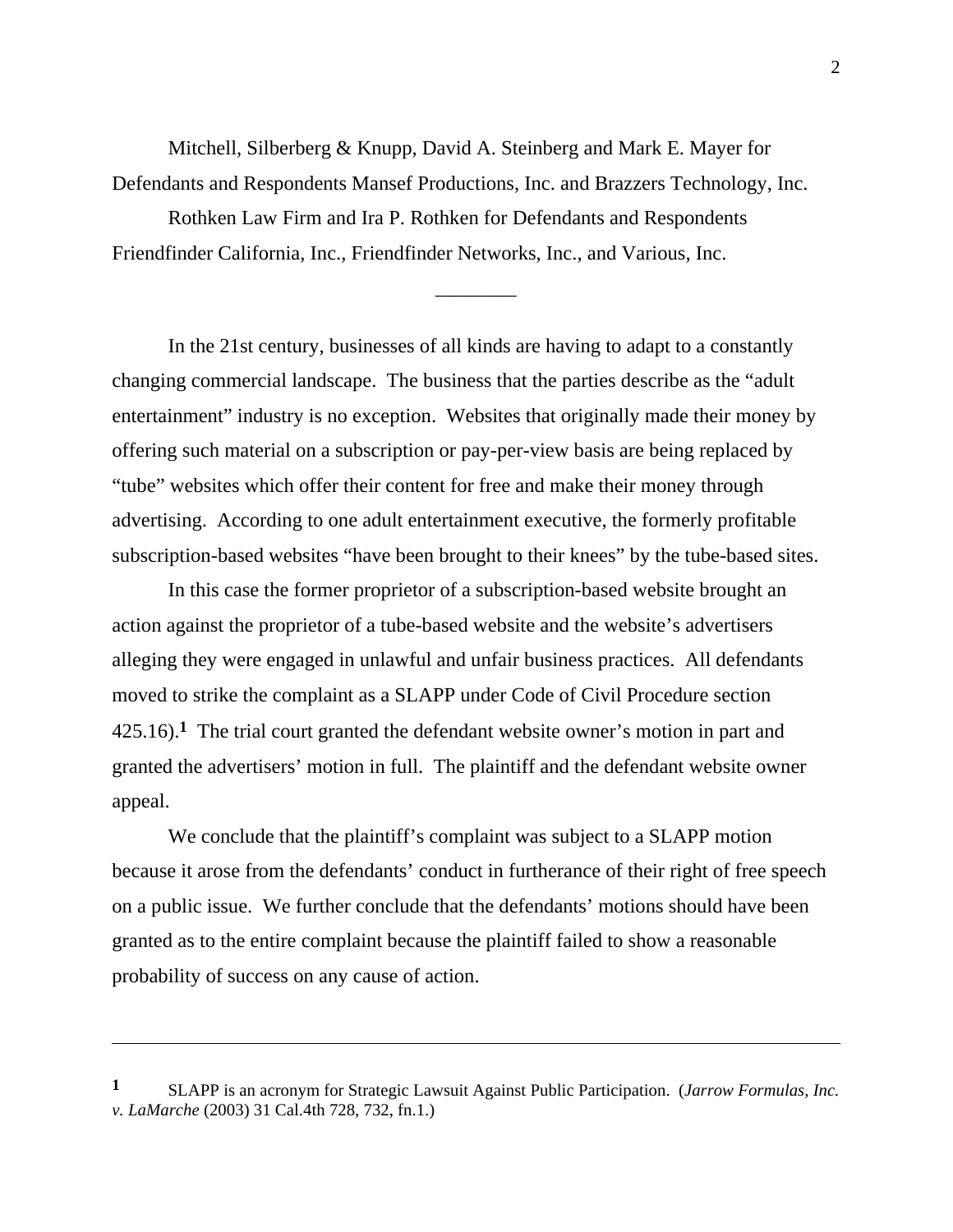#### **FACTS AND PROCEEDINGS BELOW**

 Plaintiff Kevin Cammarata alleges that he is the former owner of several subscription-based adult entertainment websites who, "under pressure from and as a result of the unlawful practices of the [d]efendants . . . sold his business at an unfavorable price." Defendant Bright Imperial Limited is the owner of a tube-based adult entertainment website called Redtube.com. The other defendants are advertisers on Redtube. We will refer to the latter as the "advertising defendants." We will refer to Bright and the advertising defendants collectively as "the defendants."

 Cammarata contends that Bright's unlawful activities consist of (1) allowing customers to view adult entertainment videos on its website below cost for the purpose of injuring Cammarata's business and destroying his competition in violation of Business and Professions Code section 17043; (2) unlawfully using its videos as "loss leaders" in violation of Business and Professions Code section 17044; and (3) engaging in "unlawful, unfair, or fraudulent business practices or acts" in violation of Business and Professions Code section 17200. The advertising defendants are allegedly aiding and abetting Bright in accomplishing the tortious conduct described above.

 Bright and the advertising defendants filed separate SLAPP motions under Code of Civil Procedure section 425.16, subdivision (b)(1)**2** which states: "A cause of action against a person arising from any act of that person in furtherance of the person's right of petition or free speech under the United States Constitution or the California Constitution in connection with a public issue shall be subject to a special motion to strike, unless the court determines that the plaintiff has established that there is a probability that the plaintiff will prevail on the claim."

In support of its motion, Bright submitted the declaration of its executive officer, Bernard Bergemar, who described Bright's business model for Redtube. Bright provides the site's content for free and generates revenue from charging for advertising on the site.

**<sup>2</sup>** All future statutory references are to the Code of Civil Procedure.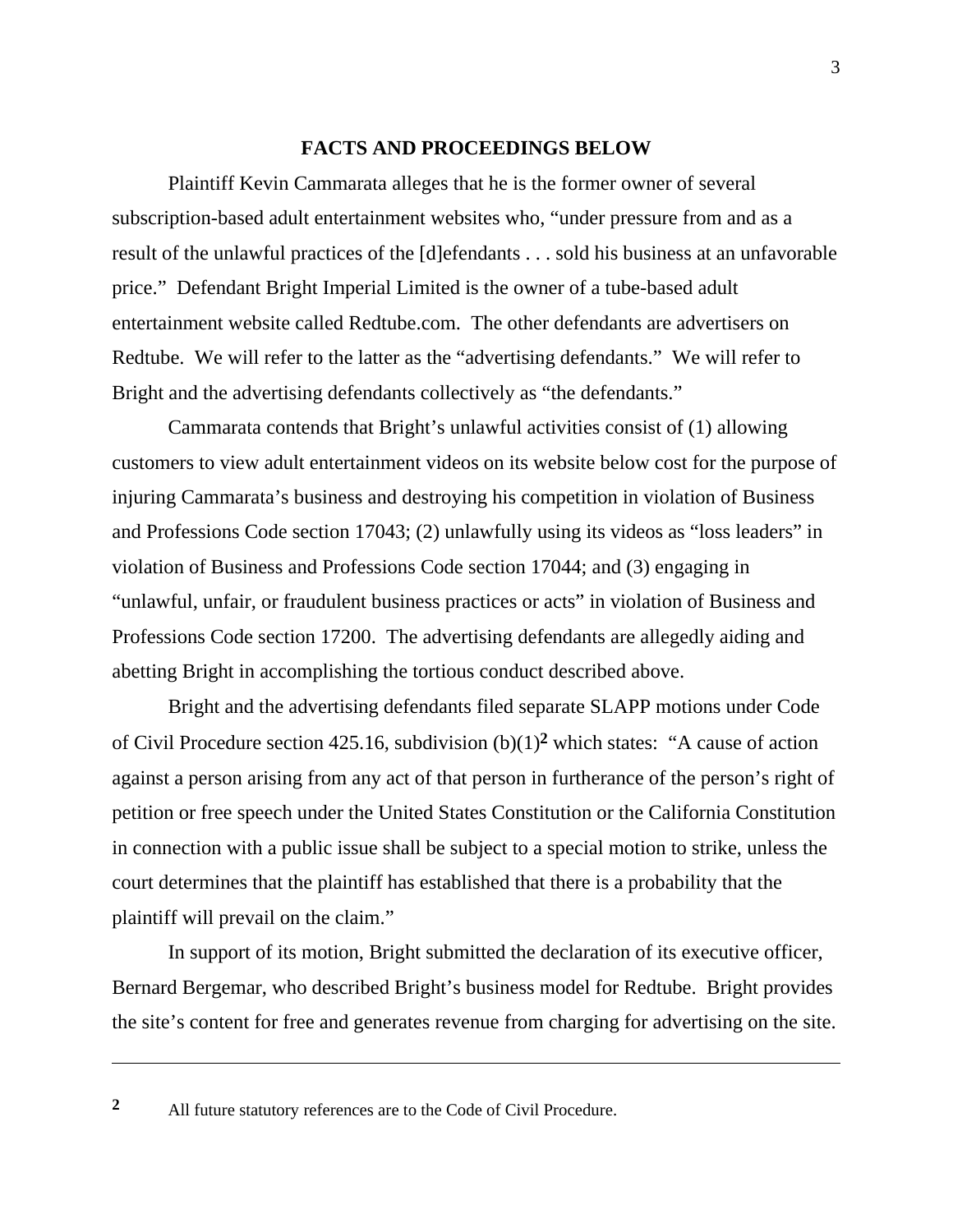Bergemar explained that Redtube contains "adult videos" that Internet users can view free of charge. Bright allows viewers to watch the videos for free because that attracts people to the site and because advertisers pay Bright to run the videos which contain their ads. According to Bergemar, Bright principally earns money in three ways. Advertisers supply the videos to Bright at no charge and pay Bright to display their videos containing their advertising. Companies pay Bright a commission each time that a Redtube user signs up for services the company has advertised on Redtube. In addition, some advertisers pay Bright to display "banner" advertising on Redtube that is not connected to a video.

 The advertising defendants submitted the declaration of Kristopher Hinson, "one of the founders of . . . BangBros.com, Inc." who described a tube website as one which provides videos for free and earns its revenue from the sale of advertising space on the site. According to Hinson, Redtube was the 60th most visited website on the Internet as of April 21, 2009. The advertising defendants also relied on Bergemar's declarations.

 In a declaration later submitted in opposition to the defendants' SLAPP motion, Cammarata described the business model for his websites. He stated that his sites were run on a "subscription" basis in which the customer purchased access to the secure content on the sites. If a customer wanted to access the website's content he would use his mouse to click on the "join" button on the site's public page. This would transport the customer to a payment processing site where he would authorize a payment or a series of payments from his credit or debit card. The typical charge was \$29.95 per month. Once the customer's payment transaction was complete he received an authorized user name and password for the site. The customer would then log on to the site with his user name and password and view the content. Cammarata stated that revenues from his websites "grew significantly through about 2006 and into 2007." Since that time, however, "revenues declined substantially." According to Cammarata, this decline "correlates directly to the advent of massively popular websites offering thousands of adult videos for free, prominently Red[t]ube."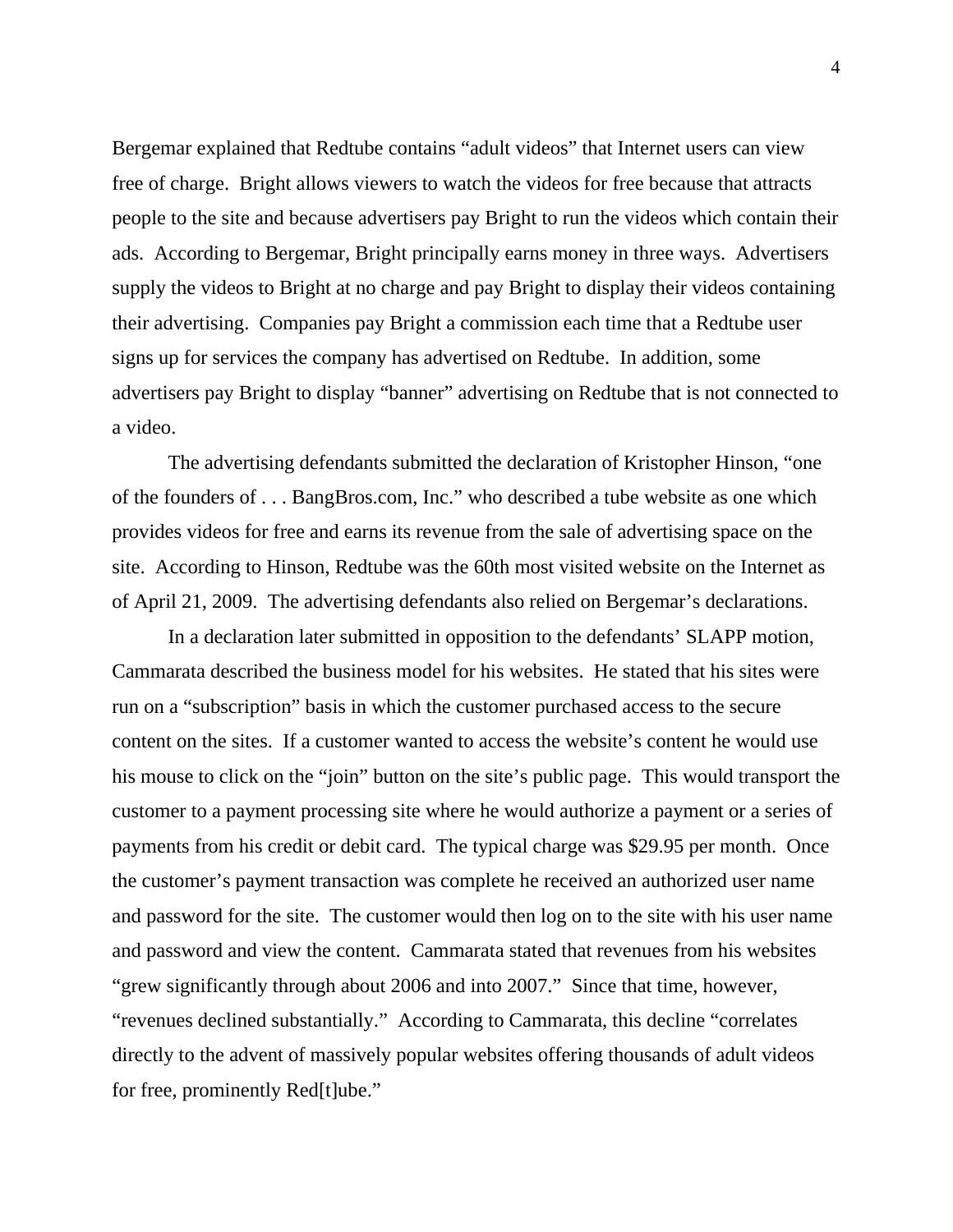The trial court granted Bright's SLAPP motion as to Cammarata's causes of action for below cost competition and unlawful loss leaders and denied the motion as to Cammarata's cause of action for unfair competition. It struck on non-SLAPP grounds Cammarata's purported cause of action for injunctive relief noting that an injunction is a remedy, not a cause of action. The court granted the motions of the advertising defendants as to the cause of action for aiding and abetting, the only cause of action in which they were named.

Cammarata and Bright filed timely appeals.

### **DISCUSSION**

In 1992, responding to the "disturbing increase in lawsuits brought primarily to chill the valid exercise of the constitutional rights of freedom of speech and petition for the redress of grievances," the California Legislature enacted section 425.16, known as the SLAPP statute. The statute is intended to "encourage continued participation in matters of public significance" and to prevent the chilling of such participation "through abuse of the judicial process." To that end, the statute directs courts to construe the statute "broadly." (§ 425.16, subd. (a).)

 California's SLAPP statute states in relevant part: "As used in this section, 'act in furtherance of a person's right of petition or free speech under the United States or California Constitution in connection with a public issue' includes: . . . (3) any written or oral statement or writing made in a place open to the public or a public forum in connection with an issue of public interest; (4) or any other conduct in furtherance of the exercise of the constitutional right of petition or the constitutional right of free speech in connection with a public issue or an issue of public interest."  $(\frac{6}{5}425.16, \text{subd.} (e))^3$ 

 As interpreted by our Supreme Court: "[S]ection 425.16 requires that a court engage in a two-step process when determining whether a defendant's anti-SLAPP

**<sup>3</sup>** Because clause (4) of section 425.16, subdivision (e) swallows clause (3) we will only analyze defendants' SLAPP motion under clause (4).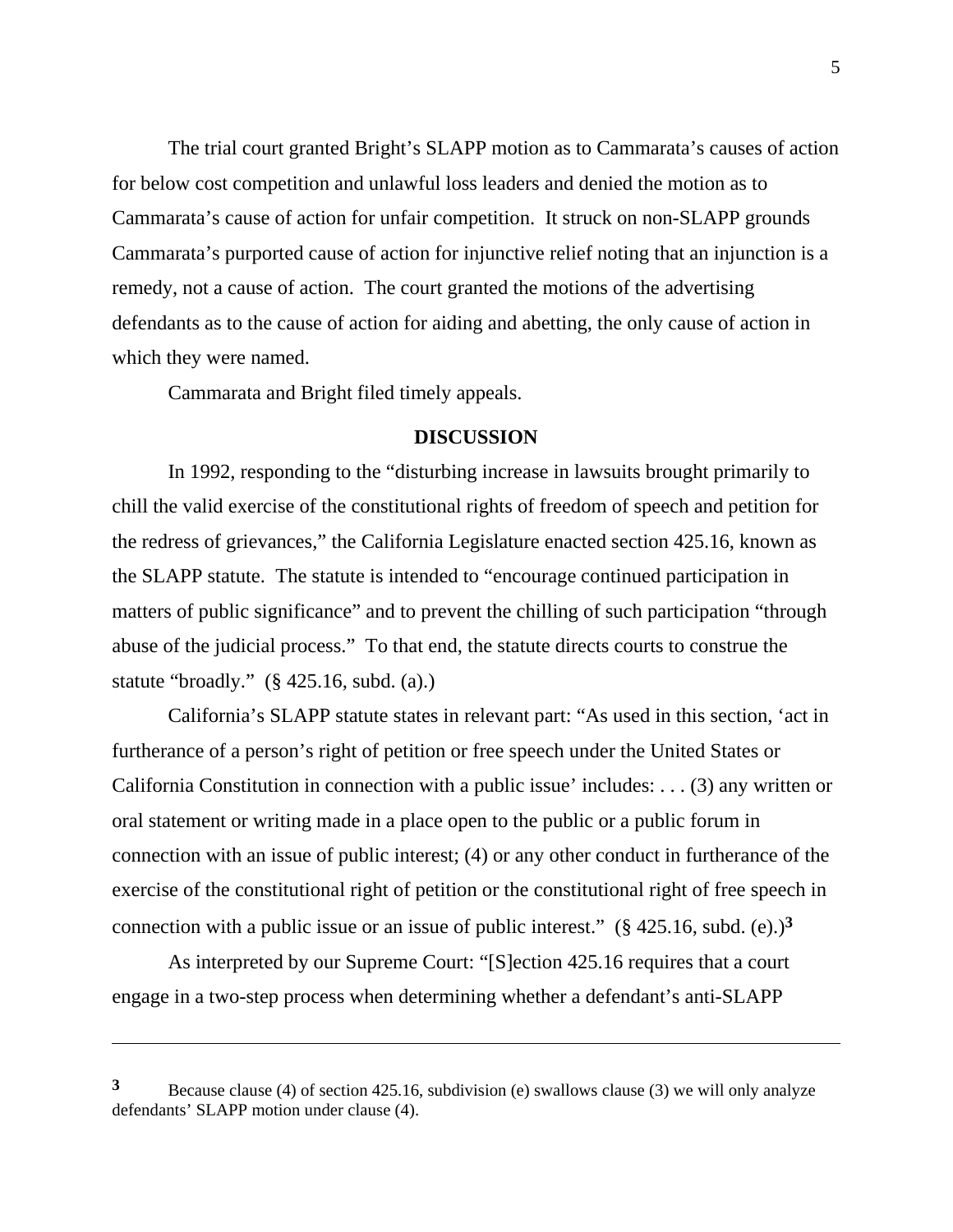motion should be granted. First, the court decides whether the defendant has made a threshold showing that the challenged cause of action is one 'arising from' protected activity.  $(\S 425.16, \text{subd}, (b)(1))$  If the court finds such a showing has been made, it then must consider whether the plaintiff has demonstrated a probability of prevailing on the claim." (*City of Cotati v. Cashman* (2002) 29 Cal.4th 69, 76.) On appeal, we independently review whether the defendant has made a threshold showing that the plaintiff's lawsuit is one "arising from" the defendant's exercise of the right of petition or free speech and, if so, whether the plaintiff has demonstrated a probability of success on the merits. (*Flatley v. Mauro* (2006) 39 Cal.4th 299, 325-326.)

## **I. DEFENDANTS' THRESHOLD SHOWING**

 In order to strike Cammarata's complaint under the SLAPP statute, the defendants must show that Cammarata's causes of action "aris[e] from" acts of the defendants in furtherance of their right of free speech on a public issue.  $(\S$  425.16, subd. (b)(1).)

In *Navellier v. Sletten* (2002) 29 Cal.4th 82, 92, our high court explained the concept of a cause of action "arising from" an act in furtherance of the right of free speech. "The anti-SLAPP statute's definitional focus is [on] the defendant's *activity* that gives rise to his or her asserted liability—and whether that activity constitutes protected speech or petitioning." (Italics in original.) The court went on to explain that the mere fact an action was filed "after protected activity took place" or "may have been 'triggered' by protected activity" does not mean that the action is one "arising from" the protected activity. "In the anti-SLAPP context, the critical consideration is whether the cause of action is *based on* the defendant's protected speech or petitioning activity." (*Id*. at p. 89; italics in original.)

 Cammarata does not argue that adult entertainment is not protected speech under the First Amendment. Cammarata contends, however, that his causes of action are not based on defendants' speech. Rather, he argues, his claims "arise from" the defendants' anti-competitive conduct, e.g., selling goods below cost, which would be just as actionable if it arose from selling dog food as selling adult entertainment. (Cf. *Graffiti*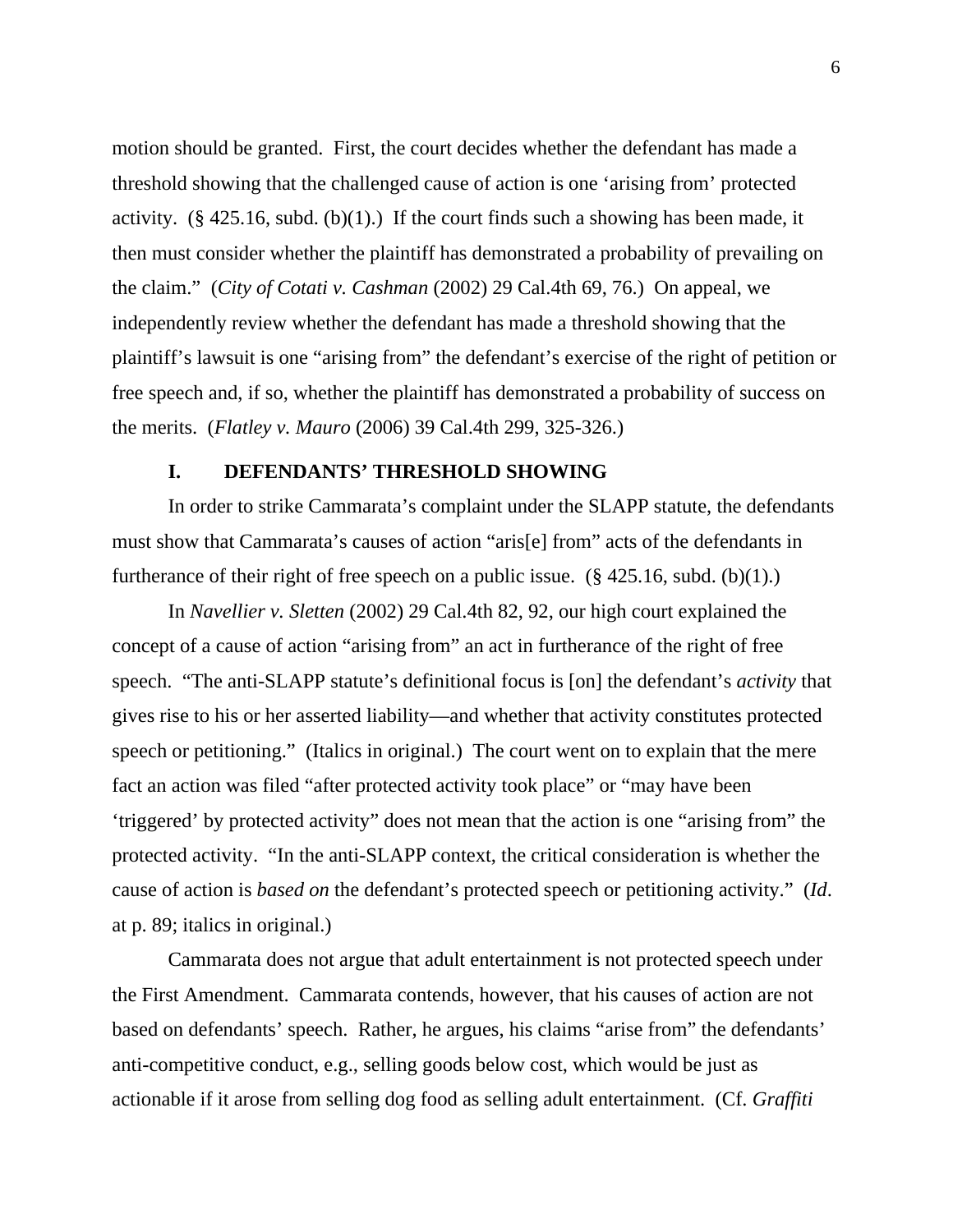*Protective Coatings, Inc. v. City of Pico Rivera* (2010) 181 Cal.App.4th 1207, 1224 [SLAPP motion not applicable because plaintiff's action to invalidate city's contract not based on city's communications with anyone].) Therefore, he concludes, the SLAPP statute does not apply.

Bright concedes that Cammarata's causes of action do not arise from the content of the Redtube site. But it maintains SLAPP motions are not restricted to causes of action arising out of the *content* of the defendant's speech, e.g., defamatory accusations. Rather, Bright maintains, for purposes of the SLAPP motion its placing of videos on the Internet where they can be viewed by the public for free is a paradigm of "conduct in furtherance of the exercise of . . . free speech . . . ." Cammarata's causes of action arose from that conduct.

We agree with Bright that the publication of a video on the Internet, whether it depicts teenagers playing football or adult entertainment qualifies as "conduct in furtherance of ... free speech ...." (§ 425.16, subd. (e)(4).) The act of Internet publication constitutes "conduct," (see *Rivera v. First DataBank, Inc.* (2010) 187 Cal.App.4th 709, 715), and, here, the conduct furthers Bright's right of free speech because it is the means of disseminating that speech. As Bright points out, the right of free speech has long been held to include the right "to 'distribute,' 'pass out,' 'circulate,' or otherwise disseminate ideas." (*Van Nuys Pub. Co. v. City of Thousand Oaks* (1971) 5 Cal.3d 817, 821.) We reject Cammarata's argument that his causes of action arise from Bright's predatory pricing, not its speech, because here the product being priced is speech, not dog food. All of Cammarata's causes of action arise from Bright's conduct of placing speech on the Internet where it can be viewed for free by the public. This is the "predatory pricing" that Cammarata complains of.

Not all speech protected by the First Amendment is protected by the SLAPP statute, however. Bright's speech is protected by the statute only if it is "in connection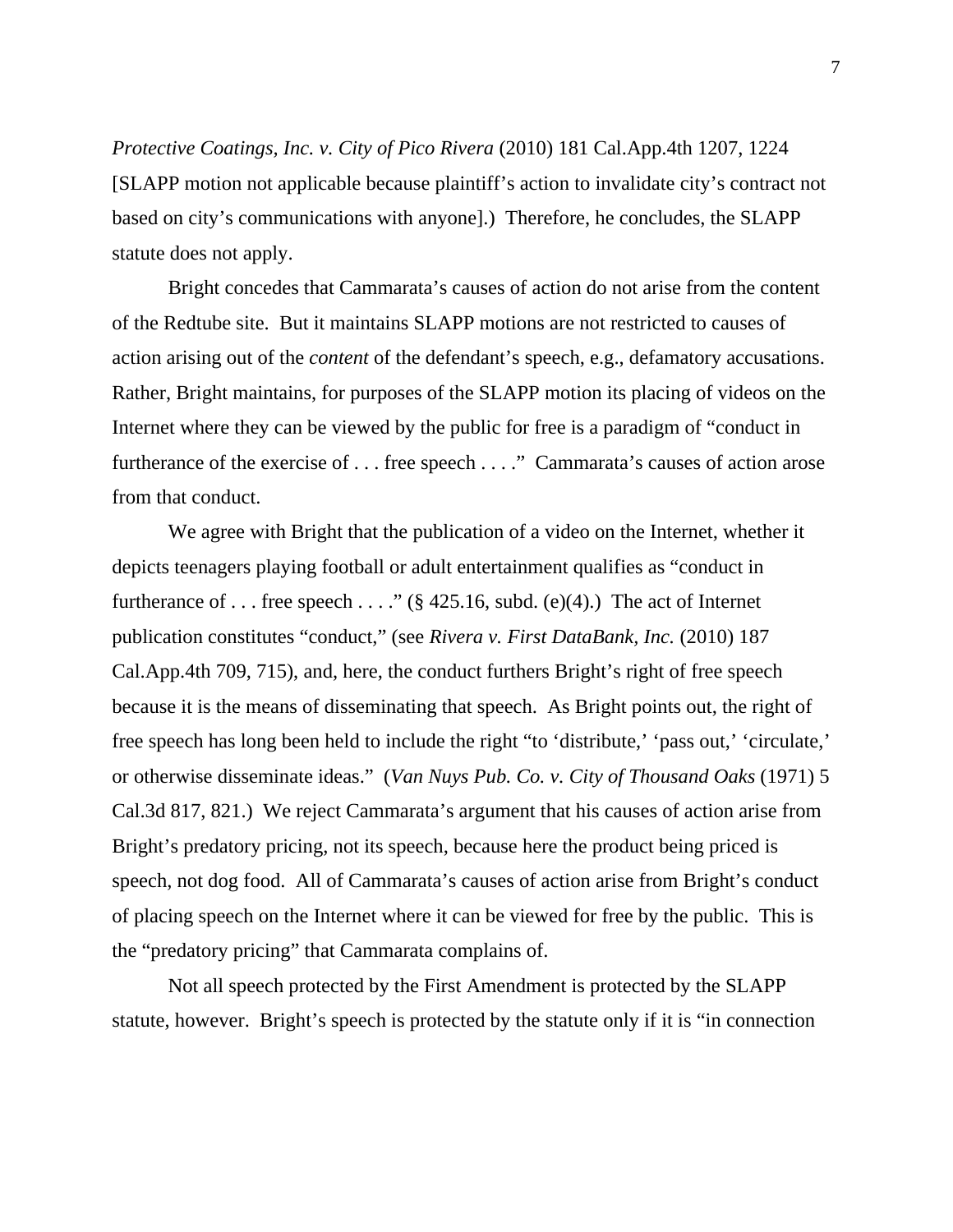with a public issue or an issue of public interest" (§ 425.16, subd. (e) (4)).<sup>4</sup> The term "issue of public interest" has been given a very broad interpretation. Indeed, in *Nygord, Inc. v. Uusi-Kerttula* (2008) 159 Cal.App.4th 1027, 1042, the court stated that for purposes of the SLAPP statute an issue of public interest is "*any issue in which the public is interested*." The requirement that the speech be of "public" interest is satisfied if the speech is of concern to a substantial number of people. (*Rivera v. First DataBank, Inc.*, *supra*, 187 Cal.App.4th at p. 716.) Cammarata and Bright agree that there is a substantial public interest in the kind of sexually explicit videos shown on tube-sites such as Redtube.

Our conclusion that Bright may invoke the SLAPP statute applies to the advertising defendants as well. Because the advertising defendants are charged with aiding and abetting Bright in its conduct in furtherance of its right of free speech on a public issue it stands to reason the advertising defendants too may invoke the SLAPP statute.

Defendants having successfully invoked the SLAPP statute, we turn to the question whether Cammarata has shown a reasonable probability of succeeding on the merits of any of his causes of action.

# **II. CAMMARATA'S PROBABILITY OF PREVAILING ON THE MERITS**

 Plaintiffs can satisfy the requirement of showing a reasonable probability of success on the merits by showing their actions have at least "minimal merit." (*Navellier v. Sletten*, *supra*, 29 Cal.4th 82, 89.) Even by that lax standard, the trial court found that Cammarata failed to establish a probability of success on the merits of his causes of action against Bright for below-cost sales (Bus. & Prof. Code, § 17043) and loss leaders

<sup>&</sup>lt;sup>4</sup> The parties do not contend that the terms "public issue" and "issue of public interest" have different meanings and courts have treated the two terms alike. (*Scott v. Metabolife Internat., Inc.* (2004) 115 Cal.App.4th 404, 420 & fn. 5; *Du Charme v. International Brotherhood of Electrical Workers* (2003) 110 Cal.App.4th 107, 119.)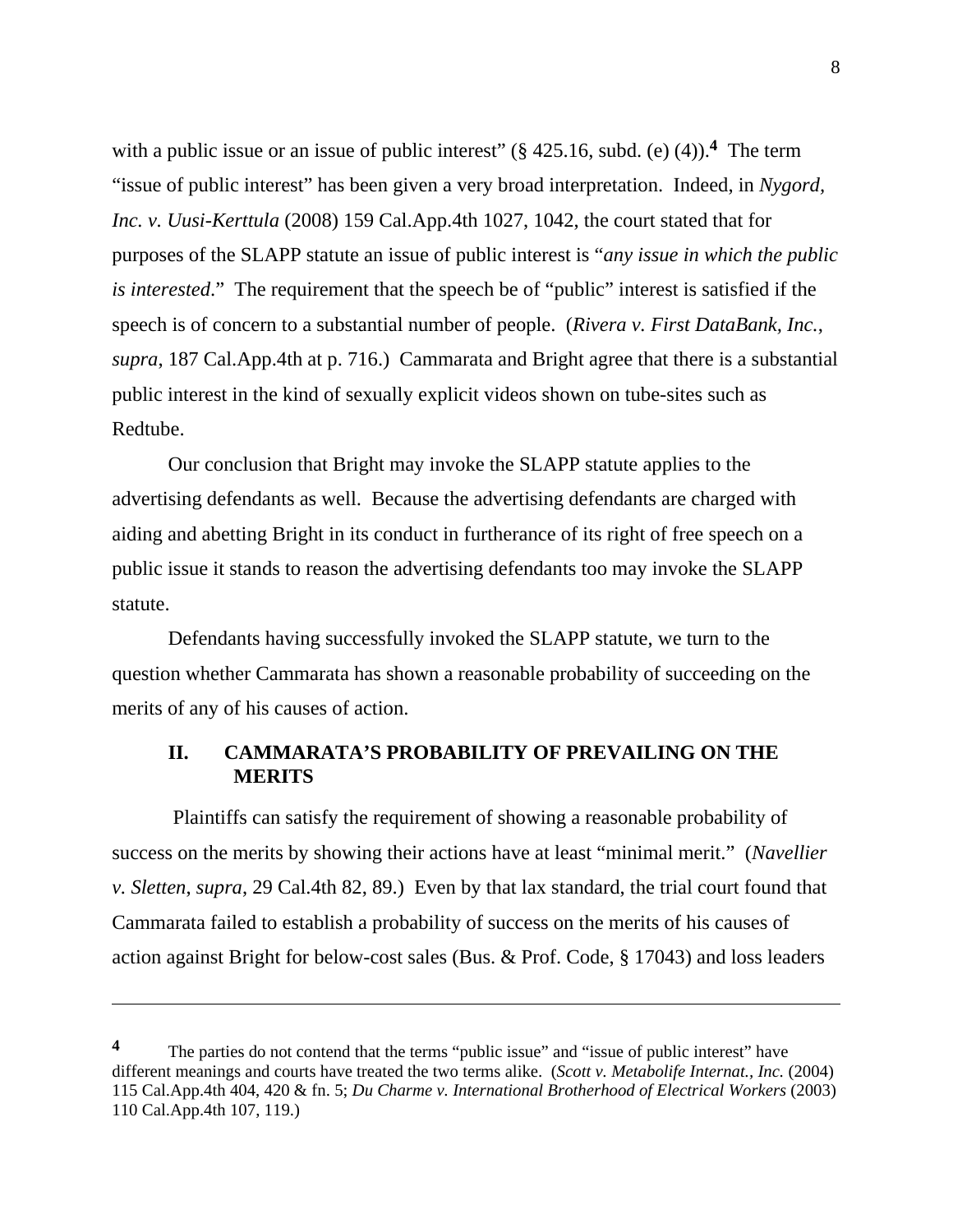(Bus. & Prof. Code, § 17044) and against the advertising defendants for aiding and abetting Bright's tortious conduct or a breach of duty toward Cammarata. The court found that Cammarata did establish a probability of success on the merits of his cause of action against Bright for unfair competition (Bus. & Prof. Code, § 17200).**<sup>5</sup>**

### **A. Below Cost Sales And Loss Leaders**

 Business and Professions Code section 17043 states: "It is unlawful for any person engaged in business within this State to sell any article or product at less than the cost thereof to such vendor, or to give away any article or product, for the purpose of injuring competitors or destroying competition." Business and Professions Code section 17044 states: "It is unlawful for any person engaged in business within this State to sell or use any article or product as a 'loss leader' as defined in section 17030 of [the Business and Professions Code]. Section 17030 defines a "loss leader" in relevant part as "any article or product sold at less than cost: . . . (c) Where the effect is to divert trade from or otherwise injure competitors."

 Our Supreme Court has held that to establish a violation of either of these statutes the plaintiff must prove the defendant committed one or more acts of giving away or selling a product below cost with the purpose of injuring competitors or destroying competition. (*Cel-Tech Communications, Inc. v. Los Angeles Cellular Telephone Co.* (1999) 20 Cal.4th 163, 174-175.) There is no reasonable probability that Cammarata can establish Bright gave away or sold products below cost by proving that Bright attracts viewers to its website with free entertainment and earns its revenue from selling advertising. Nor is it reasonably probable that Cammarata can prove that Bright undertook its business model for the purpose of injuring its competitors or destroying competition.

**<sup>5</sup>** The court struck Cammarata's purported cause of action for injunctive relief on the non-SLAPP ground that injunctive relief is an equitable remedy, not a cause of action. (*Wong v. Jing* (2010) 189 Cal.App.4th 1354, 1360, fn. 2.)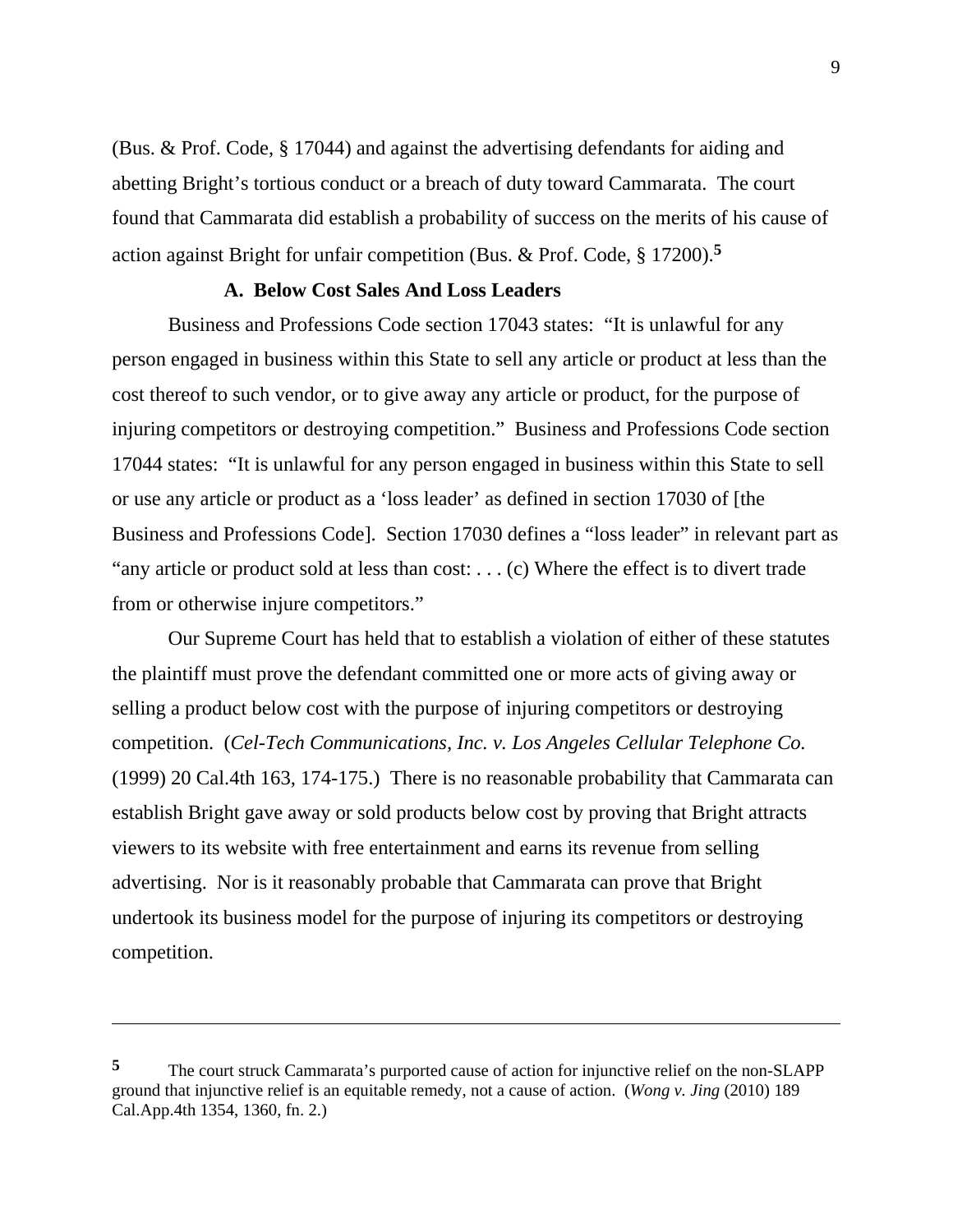Cammarata argues that because the price Bright charges to watch a video—zero is less than what it costs Bright to maintain the video on its server Bright is selling or giving away the viewing of the video "at less than the cost thereof" in violation of Business and Professions Code section 17043 notwithstanding the undisputed evidence that Bright makes a net profit by selling advertising that appears on and accompanies the videos.**<sup>6</sup>**

In support of his argument Cammarata relies on *Fisherman's Wharf Bay Cruise Corp. v. Superior Court* (2003) 114 Cal.App.4th 309 in which the court held the defendant could not avoid liability for below-cost sales by selling one product at a loss and another product at a profit and averaging the revenue from the two sales to show a net profit. In *Fisherman's Wharf*, the plaintiff and defendant were competitors in selling cruises of the San Francisco Bay. The plaintiff accused the defendant of violating the prohibition on below-cost sales by selling tickets in the wholesale market—to tour operators, travel agents and the like—below the cost of providing those cruises. In its motion for summary adjudication defendant produced undisputed evidence that it sold its retail tickets at a profit and that its total revenues exceeded its total costs. (*Id*. at pp. 322- 323.) Reversing the trial court's order granting the defendant's motion the Court of Appeal held the below cost sales prohibition was violated if "the defendant sold '*any article or product*' at less than cost . . . without regard to whether other above-cost sales on identical or similar products made the overall enterprise profitable." (*Id*. at p. 326.) The key to the court's decision was the defendant's concession that "the wholesale and retail bay cruise markets are separate." (*Id*. at p. 329.)

*Fisherman's Wharf* is distinguishable from the case before us because Bright does not sell two separate products. Therefore, unlike the defendant in *Fisherman's Wharf*, Bright does not offset losses from the sale of one product against the profit from the sale

**<sup>6</sup>** Cammarata quotes a confidential memorandum prepared by Bright which claims that in the first year of its existence Redtube's profit margin rose to between 80 and 90 percent.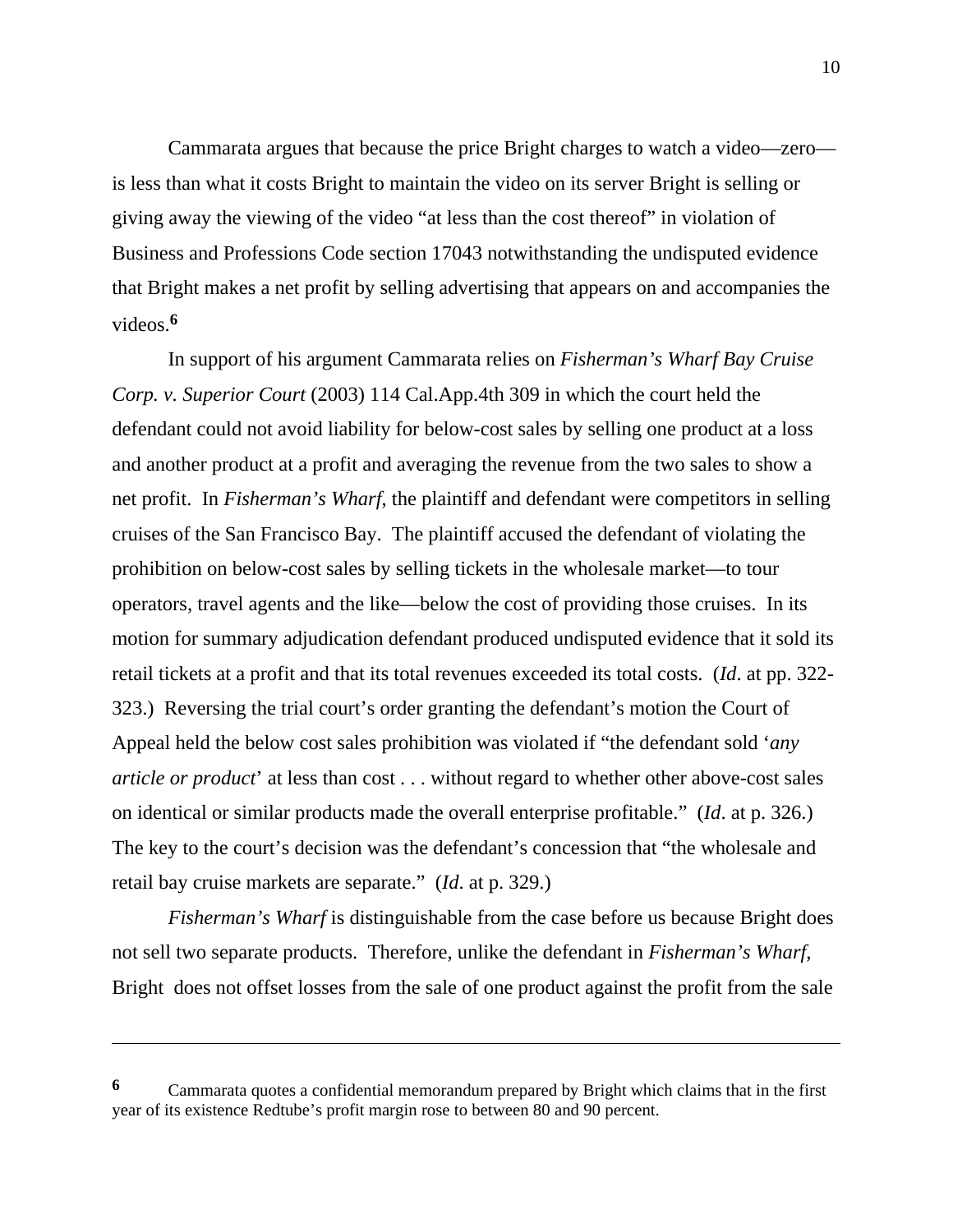of another product thereby making "the overall enterprise profitable." (*Fisherman's Wharf*, *supra*, 114 Cal.App.4th at p. 326.) Accordingly, the rationale in *Fisherman's Wharf* for ignoring the enterprise's overall profit is not applicable to this case.

 Furthermore, it is not reasonably probable that Cammarata can prove that Bright undertook the tube-based business model "for the purpose of injuring" Cammarata or any of Bright's other competitors or destroying its competition.

 If Bright's business model sounds familiar it's because it's the business model typical of broadcast radio and television stations in the United States not to mention thousands of local newspapers and, more recently, tens of thousands of Internet websites including Youtube, CNN and Video.Yahoo.

The undisputed evidence showed that Bright obtains most of the videos it shows on Redtube free of charge from advertisers who pay Bright to display their videos containing their ads. Fundamentally, there is no difference between Redtube and a radio station in the early 1900's that broadcasted records it obtained for free from a music store and, in return, told its listeners where the records could be purchased. (See www. oldradio.com/current/bc\_spots.htm; last visited Dec. 7, 2010.) In both cases the broadcaster's purpose is not to destroy competition or a competitor but to attract patrons to its broadcast site where they will, hopefully, respond to its advertisers' messages.

Finally, if Bright's purpose in adopting the tube-based business model was to destroy competition it has failed. The unchallenged declaration of one of Bright's attorneys states that in the interest of representing his client he visited 101 tube-based adult entertainment sites between May 14 and May 16, 2009 and was able to access adult videos free of charge on every one of them. This declaration shows that the business of providing adult entertainment over the Internet is alive and well and has not been adversely affected by Bright. If Cammarata's subscription-based website lost revenue after Redtube and other tube-based websites came on the scene it was because the tubebased business model is more efficient, not because of alleged predatory pricing by Bright.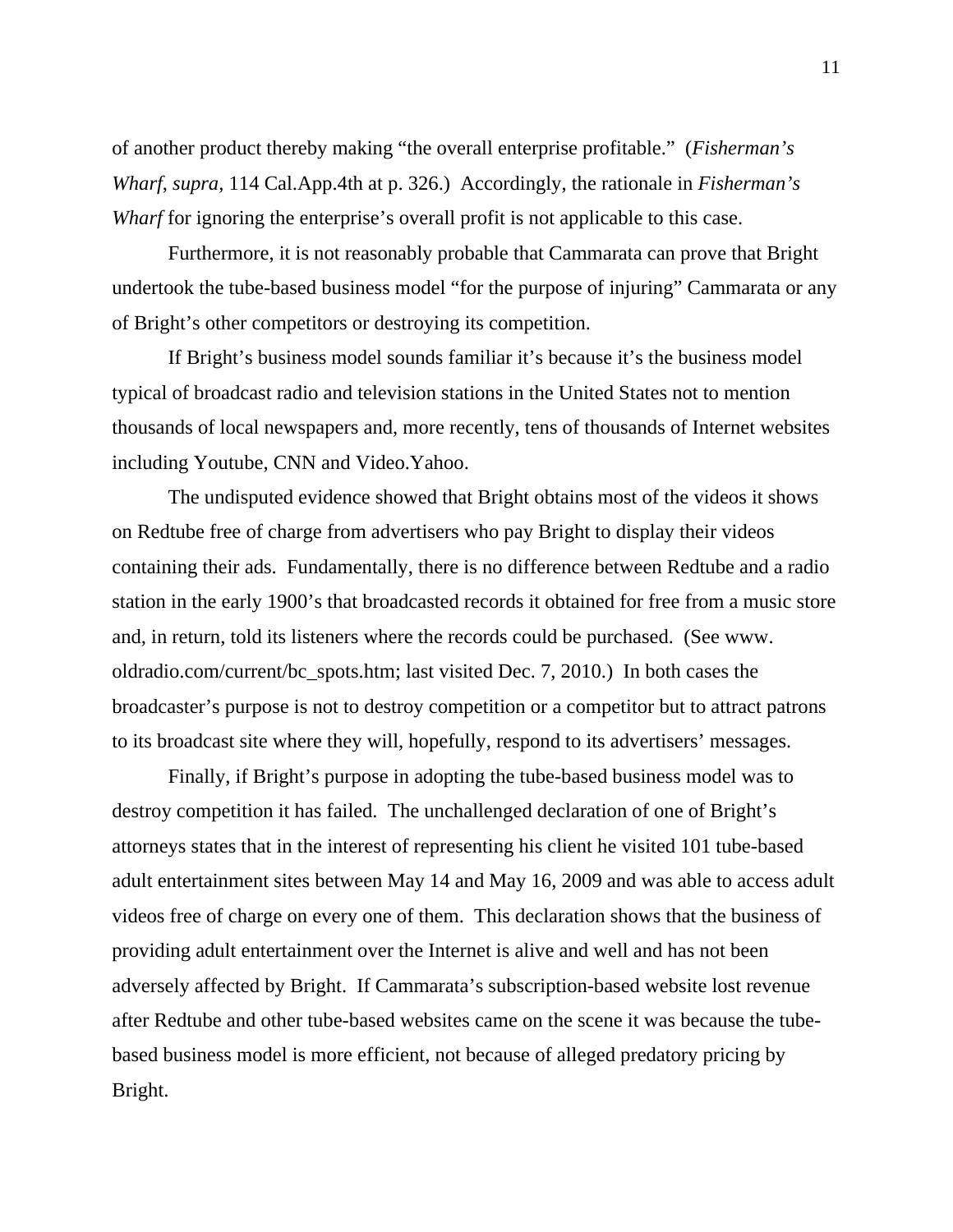### **B. Unfair Competition**

 Cammarata sought restitution and injunctive relief under Business and Professions Code section 17200 that prohibits "any unlawful, unfair or fraudulent business act or practice and unfair, deceptive, untrue or misleading advertising."

The trial court found that Cammarata failed to produce sufficient evidence to show a probability of obtaining restitution of money or property from Bright. Cammarata does not challenge this finding on appeal.

The court also found, however, that there was at least "minimal merit" to Cammarata's prayer for injunctive relief based on his allegation that Bright subscribed to Cammarata's website, downloaded its content and then uploaded the content to Redtube. On that basis, the court denied Bright's SLAPP motion as to the unfair competition cause of action.

The trial court erred. Business and Professions Code section 17204 provides that a person may pursue a cause of action for unfair competition only if the person has "suffered injury in fact and has lost money or property as a result of the unfair competition." As Cammarata could not make a minimal showing that he suffered losses which would entitle him to restitution he lacked standing to pursue injunctive relief. (*Citizens of Humanity, LLC v. Costco Wholesale Corp.* (2009) 171 Cal.App.4th 1, 22.) Therefore, the court should have stricken the unfair competition cause of action.

### **DISPOSITION**

The order on Bright's motion to strike the complaint as a SLAPP is reversed insofar as it denies the motion with respect to the cause of action for unfair competition and the case is remanded to the trial court with directions to grant the motion as to that cause of action. In all other respects the order on Bright's motion to strike the complaint is affirmed.